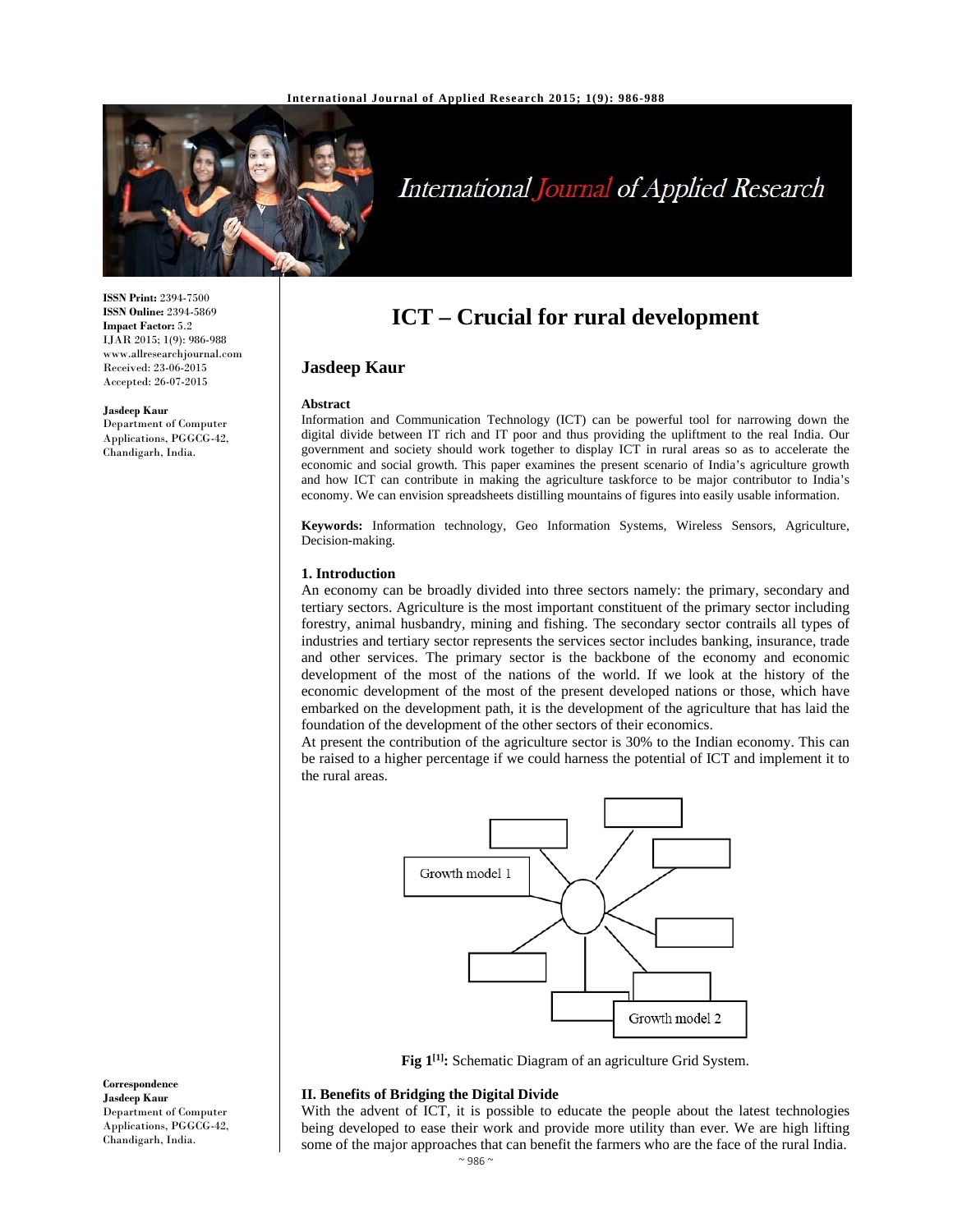#### **A. Irrigation at click of a mobile button**

Water distribution for irrigation purpose is a cumbersome task in itself and irrigating the field at odd hours of midnight is not less than a nightmare. With the introduction of ICT, this whole work can be done at ease of a mobile button. It will take moisture sensors, bunch of wireless devices and controllers to implement the same. Each such gadget will be connected to the controller through a coordinating device. Any time the moisture level of the field goes below the specified level, a customized message will be sent to the owner. After going through a authentication and verification process, the farmer can direct the pump sets to start automatically at the ease of this home  $[2]$ . These pump sets will turn off as soon as the moisture level is restored

# **B. Deploying Wireless Sensors for the timely update of yields, soil nutrients, soil temperature.**

According to this approach, an underground network of wireless sensors will be established at a depth of 50 cms, where the temperature level and moisture is best suitable for root uptake. These sensors will monitor soil properties like moisture content, temperature and soil nutrients, which will be used to collect high resolution spatio-temporally varying data needed for accurate climate, hydrologic flow, cropgrowth modeling and variable rate control of fertilization. The data thus gathered by sensors network can be employed to accurately calibrate the parameters of the crop-growth , carbon nutrient cycling and hydrologic flow models for obtaining information on the carbon sequestration, nitrogen uptake/leaching and crop development with the goal of developing agriculture management and environment protection policies<sup>[3]</sup>.



**Fig 1[4]:** Wireless LAN, Autonomous Field Monitoring System

## **C. Identifying and destroying weeds**

Today is the era of information technology and it has grown in copious amount. Floss (free/Libre open source software) also has opened democratic spaces for the participation of civil society, thus creating potential for developing ITC tools to address problems at local level. In this contrast, OSCAR [5] (Open Source Simple Computer for Agriculture in Rural Areas) is an initiative from European and south Asian institution to develop open source ITC solution to assist decision-making on farm level concerns in the agriculture. The project, which has been co-financed by the European Commission's Asia programmer, aims at developing an open source application to identify weed species of Rice-Wheat crop system in Indo-Gangetic. The Prototype application will be based on an existing multimedia species identification system, IDAO (Identification Assisted Pour Ordinnateur) will contain around 50 species in the database and also will have suggestion about appropriate control measures. It will also be available in different local languages so as to address

the cultural diversity of the project area. Peasants relying on information technology to plan their farming practices can now turn to software, which promises to help them identify and destroy weeds.

#### **D. More Profitable opportunities for farmers**

The most unorganized sector is agriculture where the procedures, mean the farmers, are not linked with each other for their seeds, pesticides and fertilizer purchases and markets for their crop, vegetable and fruit productions. They end up with wrong deals due to lack of knowledge about the widely spread geo-graphical agro-dealers. Integrating these farmers and dealers through a strong support, which can help them get high rates, quantity, credit and technical expertise, can prove to be profitable. Every day we talk about the increasing costs of vegetables and fruits but farmers are not rewarded for their produces. Sometimes, middlemen earn more than farmers in less than a week against the 3 to 4 months of farmer's time investment. So, to bridge the gap between the farmer and consumers of his products, ICT comes into role. With the help of it farmers will mainly be benefited. It will open doors for farmer's vegetables and fruits directly to the malls and vegetable vendors.



**Fig 2:** Transaction after deployment of ITC

# **E. Digitizing the land records with GIS [6]**

Land disputes among farmers have become daily news. We can resolve and prevent such issues by digitizing land records and preparing land maps with the help of Geographical Information System (GIS). The satellite images of any particular area are taken to maintain a database. With the help of GIS techniques a comparison can be done with the existing land records. We will be able to provide authentic information about the corps in the fields, irrigation facilities and means of irrigation, which could also be beneficial for studding land changes, if any. The hardships that farmers face in obtaining duplicate papers of their land records from the burdened district offices will also end. The land maps can also be recovered. This all can be possible once a database containing the satellite images is maintained by government authority.

# **F. Latest Updates from the internet**

Knowledge centers can be setup in rural areas which can impart basic computer usage education the people. The computer educated farmer can utilize the best out of internet for his farming style, the choice of corps according to the soil nature one can keep updated with the latest trend. There are various forums and NGO's which are dedicated to farmers and peoples associated with agriculture sectors. Various issues can be discussed and with the help of video mails, exact problem can be recorded and sent for consultation to the corresponding person.